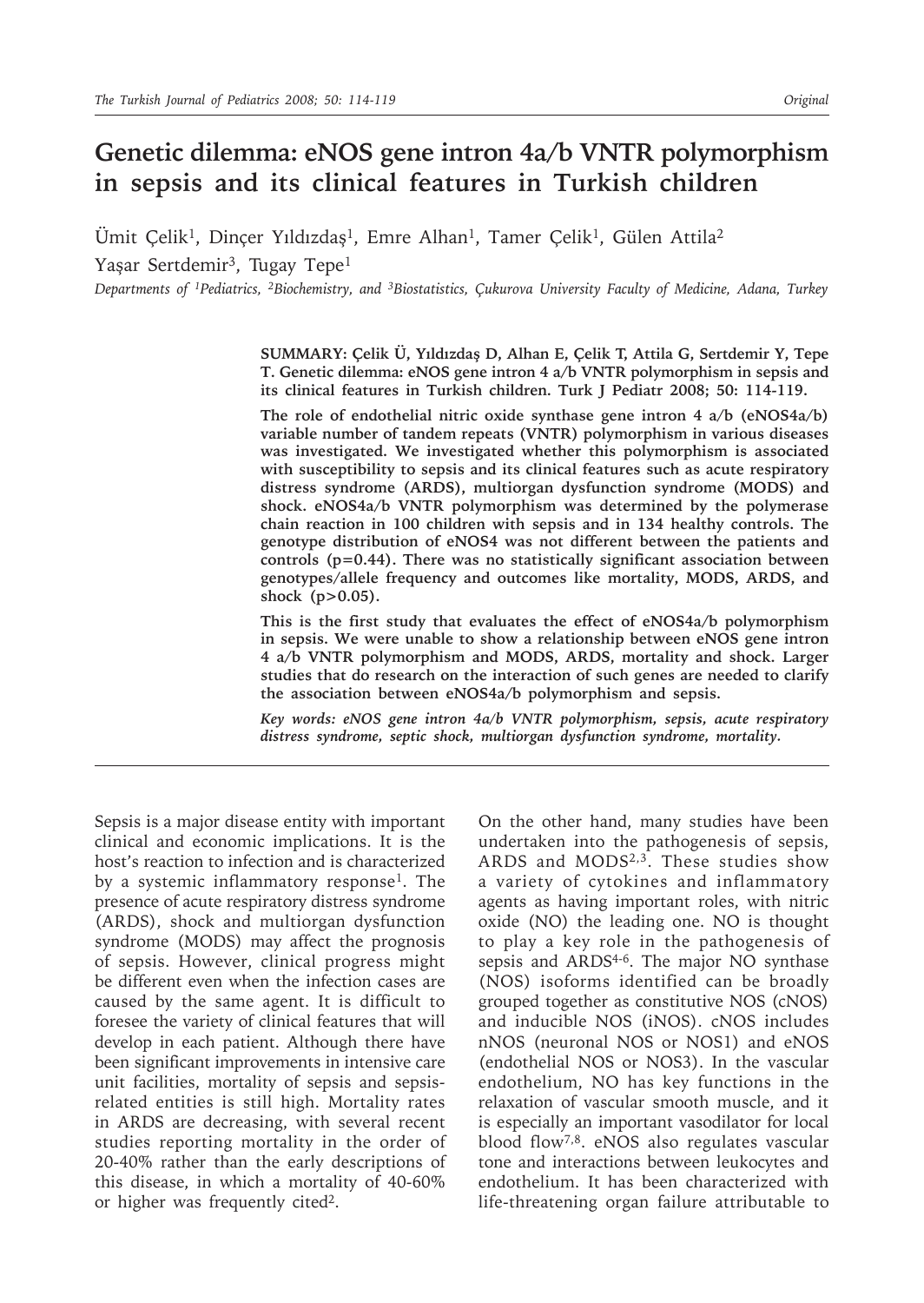a combination of excessive inflammation and disruption of integrity of the microvascular endothelium9. Reduced NO synthesis could be the result of the variants of eNOS gene. eNOS is encoded by a gene located on chromosome 7q35-3b, comprising 2b exons that span 21 kb, and is expressed by the endothelium $10,11$ . Miyahara et al.<sup>12</sup> suggested that five tandem repeats of a 27 bp consensus sequence of intron 4 might serve as markers for the eNOS gene. Wang et al.<sup>13</sup> reported that this gene has a common larger allele and a smaller allele; the larger allele with five tandem 27-bp repeats was designated as 'b', and the smaller allele with four tandem 27-bp repeats was designated as 'a'. The eNOS4 variable number of tandem repeats (VNTR) polymorphism has a functional significance. It has been reported that eNOS4 VNTR polymorphism may be responsible for plasma NO levels. Recently, Tsukada et al.<sup>14</sup> reported a strong association between an allele of the eNOS4 and decreased plasma NO levels. Analysis of the eNOS gene polymorphism may be a useful tool for studying the relation between NO and sepsis. The aim of this study was to investigate whether the eNOS4a/b VNTR polymorphism is associated with susceptibility to sepsis and its clinical features such as shock, ARDS, and MODS, and mortality.

#### **Material and Methods**

This study was conducted in the pediatric intensive care unit (PICU) of Çukurova University Hospital, Adana, Turkey. This unit has 16 beds and serves as a referral center for pediatric patients with medical and surgical problems in southern Turkey. Between June 2005 to June 2006, 184 patients with sepsis were admitted to our PICU. Patients previously admitted to other hospitals and who had been given antibiotics were not included (84 patients). The remaining 100 Turkish children with sepsis and 134 healthy Turkish adults were enrolled in this study. Neonatal patients were excluded. The control group consisted of 134 unrelated healthy adult volunteers without renal, metabolic, infectious or cardiac disease.

Nine patients had cyanotic congenital heart disorder, 22 had neurologic disorder, 6 had congenital immune deficiency, 10 had hematologic malignancy, 2 had congenital pulmonary anomaly, 3 had chronic renal insufficiency, and 3 had burn. Forty-three patients had nosocomial sepsis.

### **Definitions**

Nosocomial infection was defined according to Centers for Disease Control (CDC) criteria15. Sepsis was defined as systemic inflammatory response syndrome (SIRS) caused by an infection. SIRS was characterized by the presence of at least two of the following four criteria, one of which must be abnormal temperature or leukocyte count:

• Core temperature of  $>38.5^{\circ}$ C or <36 $^{\circ}$ C.

● Tachycardia, defined as a mean heart rate >2 SD above normal for age in the absence of external stimulus, chronic drugs, or painful stimuli; or otherwise unexplained persistent elevation over a 0.5- to 4-hr time period OR for children <1 yr old: bradycardia, defined as a mean heart rate <10th percentile for age in the absence of external vagal stimulus, betablocker drugs, or congenital heart disease; or otherwise unexplained persistent depression over a 0.5-hr time period.

• Mean respiratory rate > 2 SD above normal for age or mechanical ventilation for an acute process not related to underlying neuromuscular disease or the receipt of general anesthesia.

● Leukocyte count elevated or depressed for age (not secondary to chemotherapy-induced leukopenia) or >10% immature neutrophils.

Septic shock was defined as sepsis and cardiovascular dysfunction<sup>16</sup>:

# *Criteria for cardiovascular dysfunction*

Despite administration of isotonic intravenous fluid bolus  $\geq 40$  ml/kg in 1 hr:

Decrease in blood pressure (BP) (hypotension)  $\langle 5^{th}$  percentile for age or systolic BP  $\langle 2 \text{ SD} \rangle$ below normal for age or need for vasoactive drug to maintain BP in normal range (dopamine >5 µg/kg/min or dobutamine, epinephrine, or norepinephrine at any dose) or two of the following: Unexplained metabolic acidosis: base deficit >5.0 mEq/L, increased arterial lactate >2 times upper limit of normal, oliguria: urine output <0.5 ml/kg/hr, prolonged capillary refill: >5 secs, and core to peripheral temperature gap >3°C.

# *Criteria for respiratory dysfunction*

 $PaO<sub>2</sub>/FiO<sub>2</sub> < 300$  in absence of cyanotic heart disease or preexisting lung disease or  $PaCO<sub>2</sub>$  $>65$  torr or 20 mmHg over baseline PaCO<sub>2</sub>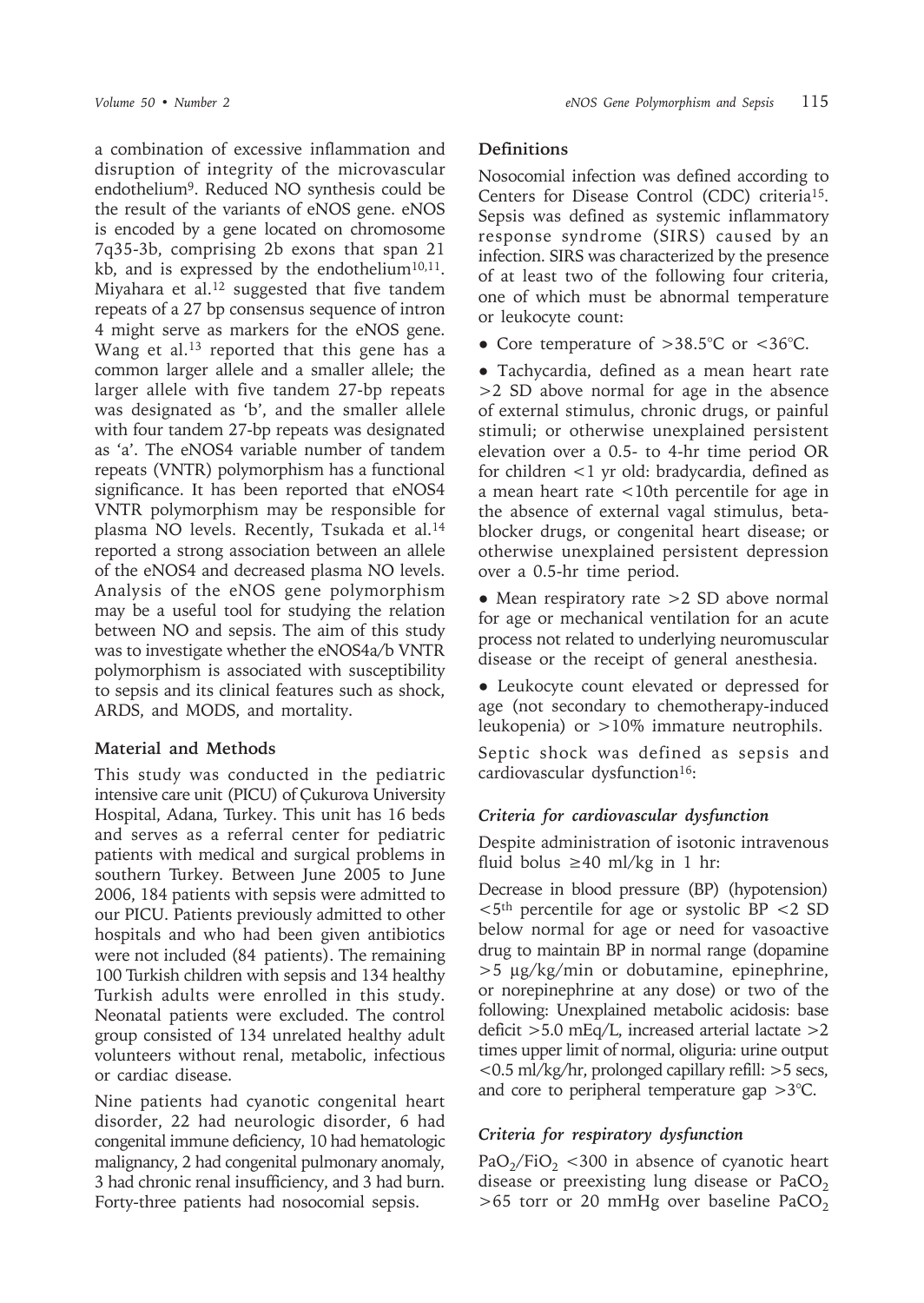or proven need or  $>50\%$  FiO<sub>2</sub> to maintain saturation ≤92% or need for nonelective invasive or noninvasive mechanical ventilation.

## *Criteria for neurologic dysfunction*

Glasgow Coma Score  $\leq 11$  or acute change in mental status with a decrease in Glasgow Coma Score  $\geq$ 3 points from abnormal baseline.

# *Criteria for hematologic dysfunction*

Platelet count <80,000/mm<sup>3</sup> or a decline of 50% in platelet count from highest value recorded over the past 3 days (for chronic hematology/oncology patients) or international normalized ratio >2.

### *Criteria for renal dysfunction*

Serum creatinine ≥2 times upper limit of normal for age.

### *Criteria for hepatic dysfunction:*

Total bilirubin >4 mg/dl (not applicable for newborn) or alanine aminotransferase (ALT) 2 times upper limit of normal for age

The American–European Consensus Conference Committee criteria were used to diagnose ARDS: (i) acute onset, (ii) bilateral infiltrates on chest radiography, (iii)  $PaO<sub>2</sub>/FiO<sub>2</sub>$  less than 200, and (iv) absence of clinical evidence for left-sided heart failure<sup>17</sup>.

Although blood cultures were negative in community-acquired sepsis, in 30 of 43 patients with nosocomial sepsis there were positive blood culture results. Ten patients were positive for *Acinetobacter baumannii*, 8 for *Pseudomonas aeruginosa*, 2 for *Klebsiella pneumoniae*, 5 for *Staphylococcus aureus*, 2 for *Staphylococcus warneri*, 2 for *Candida albicans* and only 1 for *Candida non albicans*.

Blood samples were drawn via an arterial line and femoral catheter within the first hour of admission to PICU before administration of inotropic agents. All patients were treated with broad-spectrum antibiotics, appropriate fluid and inotropics. Depending on culture-antibiogram results, the antibiotics given at first-line were changed with the proper antibiotics.

# *ACE Genotyping*

Blood samples were collected from patients and controls into EDTA tubes. Genomic DNA from leukocytes was purified according to the method of Miller18. The eNOS gene intron 4.27 bp VNTR polymorphism was detected by polymerase chain reaction (PCR) according to the method described by Wang et al.13. The template DNA was amplified using the following primers (forward) 5'AGG CCC TAT GGT AGT GCC TTT3'- and 5'TCT CTT AGT GCT GTG CTC AC- 3'. These primers (25 pmol of each) were added to a mixture containing 0.2 µmol/L each of the dATP, dCTP, dGTP, dTTP, 5 µl of 10X Cetus buffer (pH 8.3), 5 µl of DMSO (100%) and 0.5 units of Taq DNA polymerase (Perkin Elmer Cetus) in a final volume of 50 µl. The PCR was initiated with a denaturation by first heating the samples for 5 min at 94°C. Thirty-five cycles of denaturation for 1 min at 94°C, annealing for 1 min at 56°C and primer extension for 2 min at 72°C and a last extension for 5 min at 72°C was applied for amplification. PCR products of NO gene locus were examined by agarose gel electrophoresis (2% NuSieve agarose-agarose) at 150 V for 30 min and visualized at room temperature under UV after ethidium bromide staining.

All protocols and procedures were reviewed and approved by the local Ethics Committee of the Faculty of Medicine.

#### **Statistical Methods**

The data was analyzed with the SPSS package program (version 15.0 Chicago, IL, 2006). Allelic frequencies were calculated by the genecounting method. A chi-square test was used to test the expected type frequencies, assuming Hardy–Weinberg equilibrium. The genotype/ allele frequencies in patients were compared to those in the control subjects using the chisquare test. Data were expressed as mean  $\pm$  SD. Results were considered statistically significant if the p values were less than 0.05.

# **Results**

During the study period, 100 children met the inclusion criteria. The mean age of 68 (68%) male and 32 (32%) female patients was  $54\pm51.6$  months (1-144). The mean age of the 83 (62%) male and 51 (38%) female controls was  $42.1 \pm 13.38$  years (Table I).

In the patient group, 33 (33%) patients were assessed with ARDS. Fifty-five (55%) of the patients survived, while 45 (45%) did not. MODS was found in 52 (52%) and shock in 55 (55%) patients.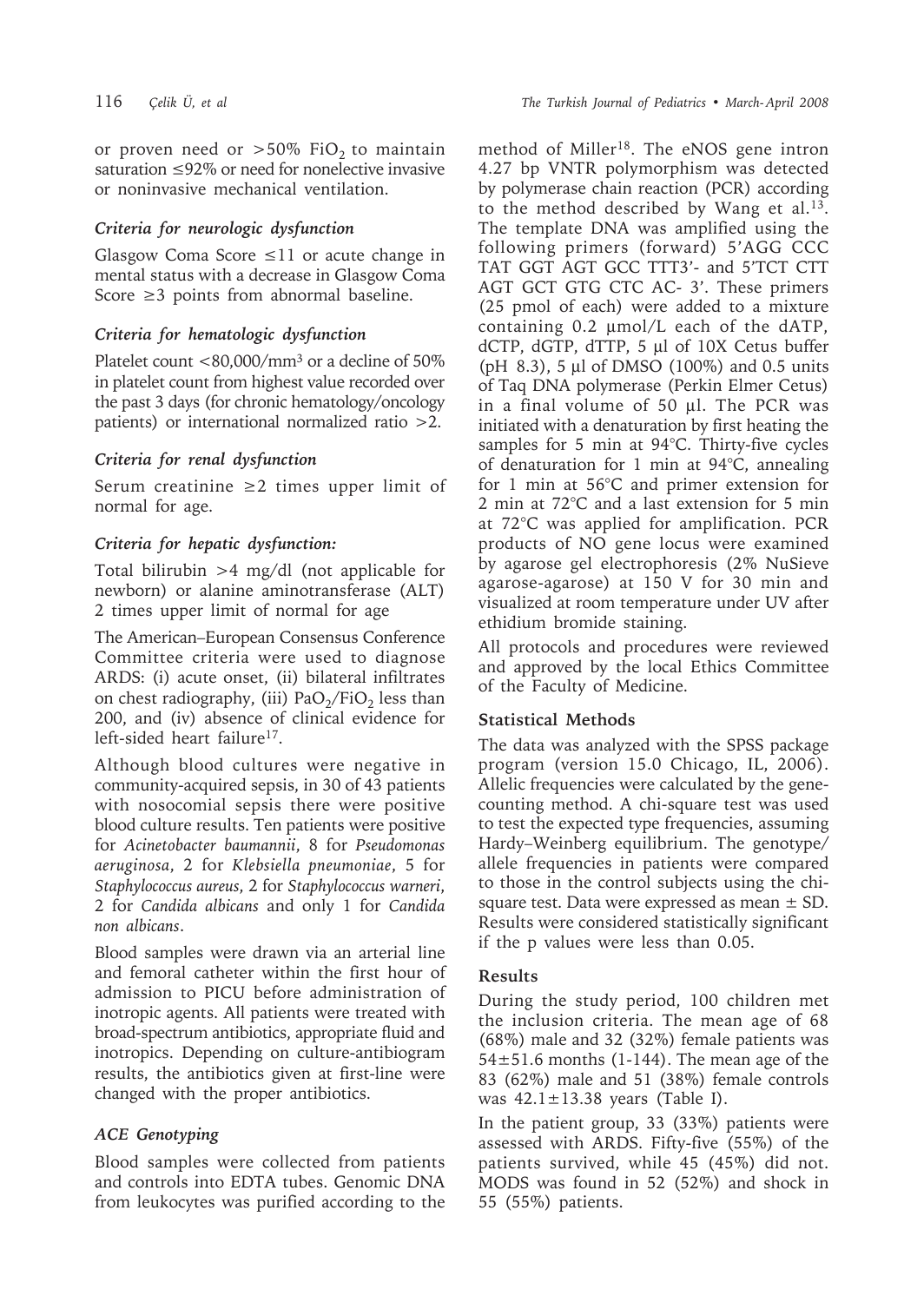|          | Age            | Female<br>$\%$<br>(n) | Male<br>$\%$<br>(n) | aa genotype<br>(n)<br>$\%$ | ab genotype<br>$\%$<br>(n) | bb genotype<br>$\%$<br>(n) |
|----------|----------------|-----------------------|---------------------|----------------------------|----------------------------|----------------------------|
| Patients | $1-144$ months | 32 32                 | 68<br>-68           | -4                         | 28 28                      | - 68<br>68                 |
| Controls | $15-55$ years  | 51 38                 | 83<br>-62           |                            | - 26<br>35.                | 72                         |

**Table I.** Demographic Features and Genotypes of the Patient and Control Groups

The genotype frequencies in controls were in agreement with those predicted by the Hardy–Weinberg equilibrium (Table II). The most frequently observed genotype was b/b in all subjects (70%). The eNOS genotype distribution was aa 4 (4%), ab 28 (28%), bb 68 (68%) in the patient group and aa 2 (2%), ab 35 (26%), bb 97 (72%) in the control group. There was no statistically significant difference between patients and the control group in genotype distribution (p=0.44).

 $(p=0.39)$  (Fig. 1). In the mortal group, the frequency of a allele was 52.8% (19/36) and of b allele was 55.5% (91/164) (Fig. 2). Carrying the a or b allele was not found to increase the risk of death  $(p=0.8)$ .

Twenty-one (30.9%) of the 68 with bb genotype, 10 (35.7%) of the 28 with ab genotype and 2 (50%) of the 4 with aa genotype were found to have ARDS. In this group, the frequency of a allele was 38.9% (14/36) and of b allele was  $31.7\%$  (52/164). There was

**Table II.** Distribution of Genotypes and Allele Frequencies of eNOS4 in Patients and Controls

|       | Control   | Sepsis |        | Control    | Sepsis    |
|-------|-----------|--------|--------|------------|-----------|
| Gene  | $\%$<br>n | $n \%$ | Allele | $\%$<br>n  | $\%$<br>n |
| bb    | 72<br>97  | 68 68  |        | 229 85.4   | 164 82    |
| ab    | 35 26     | 28 28  | a.     | 39<br>14.5 | 36 18     |
| aa    |           | 44     | Total  | 100<br>268 | 200 100   |
| Total | 134       | 100    | p(b)   | 0.854      | 0.820     |

Test for heterogeneity between control and sepsis for genotype: chi-square=1.64, DF=2, p=0.44.

Test for heterogeneity between control and sepsis for b allele frequency: chi-square=0.35, DF=1, p=0.556.

Test for goodness of fit for Hardy-Weinberg equilibrium (control group) with

 $P(b)=0.854$ : chi-square=0.338, DF=2, p=0.844.

Test for goodness of fit for Hardy-Weinberg equilibrium (sepsis group) with P(b) from control group: chi-square=2.41,  $DF=2$ ,  $p=0.299$ .

The frequency of a allele was 18% (36/200) and 14.5% (39/268) in the patient and control groups, respectively, while the frequency of b allele was 82% (164/200) and 85.4% (229/ 268), respectively. Carrying the a or b alleles was not found to increase the risk of having sepsis  $(p=0.37)$  (Table II).

Thirty-seven (54.4%) of the 68 with bb genotype and 18 (64.2%) of the 28 with ab genotype had shock. None of the 4 with aa genotype was found to have shock. There was no statistically significant association between septic shock and genotype (p=0.056) (Fig. 1).

When the mortality rate of the patients was evaluated, 37 (54.4%) of the 68 with bb genotype, 17 (60.7%) of the 28 with ab genotype and 1 (25%) of the 4 with aa genotype died. There was no statistically significant difference between mortality and genotype





no statistically significant difference between ARDS and genotype/allele frequency (p=0.69, p=0.43, respectively) (Figs. 1, 2).

Thirty-two (47%) of the 68 with bb genotype, 17 (60.7%) of the 28 with ab genotype and 3 (75%) of the 4 with aa genotype were found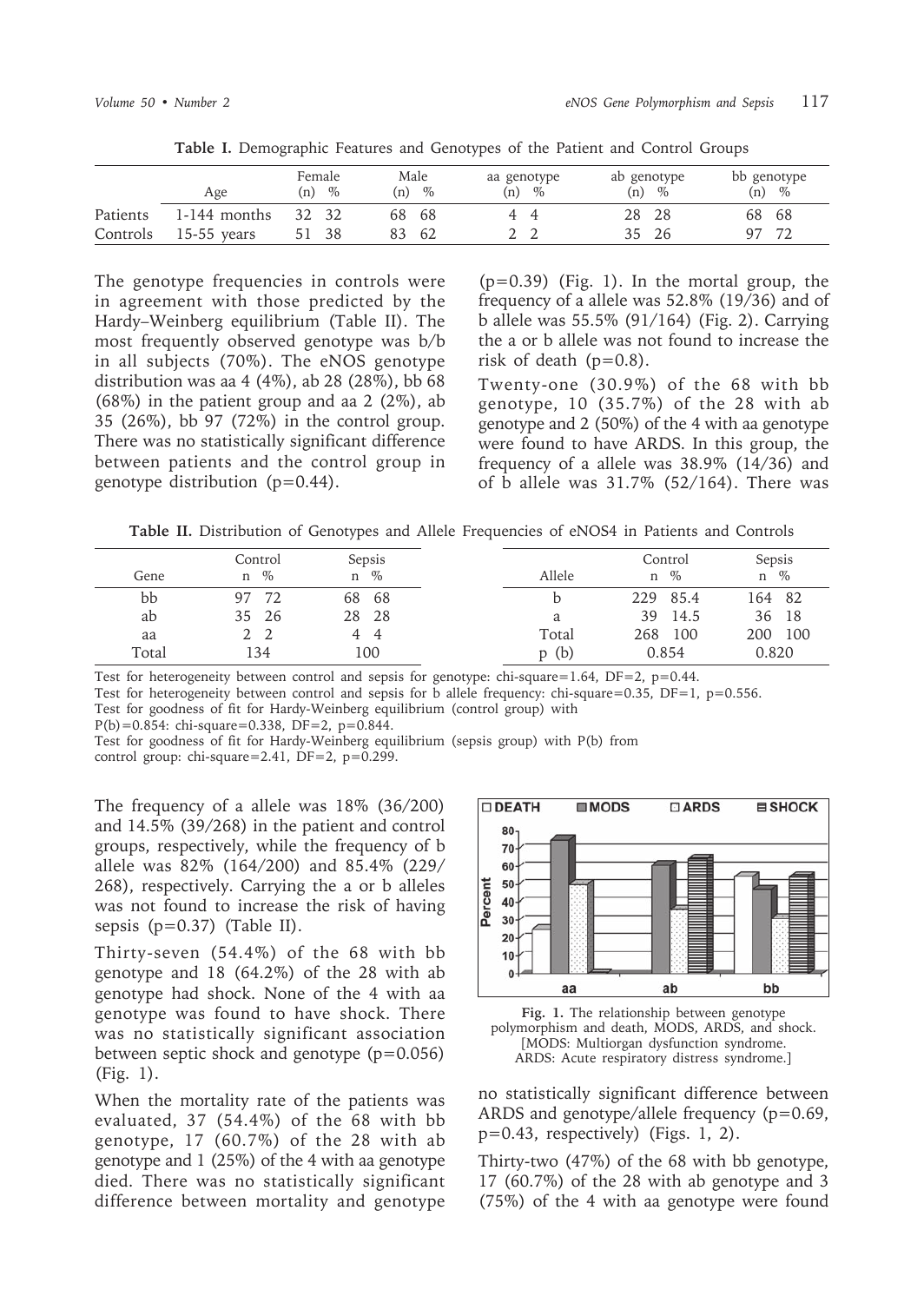to have MODS. Allele frequency in this group was 63.9% (23/36) for a allele and 49.4% (81/164) for b allele. There was no statistically significant difference between MODS and genotype/allele frequency  $(p=0.126, p=0.14,$ respectively) (Figs. 1, 2).



**Fig. 2.** The relationship between allele frequency and death, MODS, ARDS, and shock. [MODS: Multiorgan dysfunction syndrome. ARDS: Acute respiratory distress syndrome.]

#### **Discussion**

The response to infection is variable between different patients. This variability has been attributed to many factors including the virulence or the load of etiological agent or the length of period between onset of symptoms and initiation of treatment. Genetic differences in the inflammatory response may play a role in determining outcome from serious infection.

Animal models and human clinical data in sepsis provide evidence of an increase in NO release in sepsis<sup>19-21</sup>. Proinflammatory cytokines associated with sepsis, especially interleukin (IL)- 1, tumor necrosis factor (TNF), and endotoxin (lipopolysaccharide) increase NO production. Consequently, NO has been implicated in the pathogenesis of the hypotension and organ failure attributable to severe sepsis<sup>22</sup>. In light of the function of NO as an endogenous vasodilator, observations of reduced vascular tone following the administration of endotoxin and proinflammatory cytokines suggest a pathogenic role for NO during sepsis. In addition to its adverse hemodynamic effects in sepsis, NO overproduction has other physiologic and cellular consequences. Patients in sepsis often have dangerously low blood pressure, which is thought to be caused in part by the overproduction of NO. The a allele of the eNOS has also been related to low NO metabolite levels, and subjects homozygous for the a allele

exhibit 20% lower levels of NO metabolites than subjects with the bb genotype14. We investigated whether polymorphism of eNOS4 a/b might be associated with tendency to sepsis and its clinical progress.

In our study, we did not find a relationship between septic shock and genotype. Septic shock was not observed in aa genotype with the exception of a few patients in this group. aa genotype is an independent risk factor in cardiovascular disease such as atherosclerosis. Cotter el al.23 reported that L-NMMA NO inhibitor administration in patients with cardiogenic shock was safe and had favorable clinical and hemodynamic effects. However, in recent studies involving animals and humans, suppression of excessive amounts of NO in sepsis has not proven to be of significant benefit. There is still controversy as to whether inhibition of NO is beneficial or harmful, on whether NO needs to be suppressed, and on which isoform is really important. In this study, we could not find an answer to the question of which patients benefit from the NO inhibition treatment. eNOS gene 4a/b polymorphism does not seem to be effective in sepsis shock. On the other hand, the rates of MODS were 75% and 47% in patients with aa and bb genotypes, respectively. The rate of MODS seemed to increase with that of the a allele (the frequency of a allele was 63.9% [3/36] and of b allele was 49.4% [81/164]) and NO might be an important factor in the involvement of multiple organs, but we could not show a statistically significant difference between MODS and gene polymorphism in this study. We suggest that larger studies are needed to clarify this relationship.

We did not find any correlation between the development of ARDS and genotype distribution. Hickling et al.<sup>24</sup> reported that only 14% of deaths from ARDS were directly related to hypoxemia. It is commonly believed that pediatric patients with ARDS are more likely to die from cardiorespiratory failure than other causes (i.e. children die from ARDS while adults die with ARDS). While a number of authors have reported improvements in oxygenation and pulmonary vascular resistance in pediatric patients with ARDS treated with inhaled NO, there has been no demonstrated improvement in survival with NO therapy. In a multicenter randomized controlled trial of